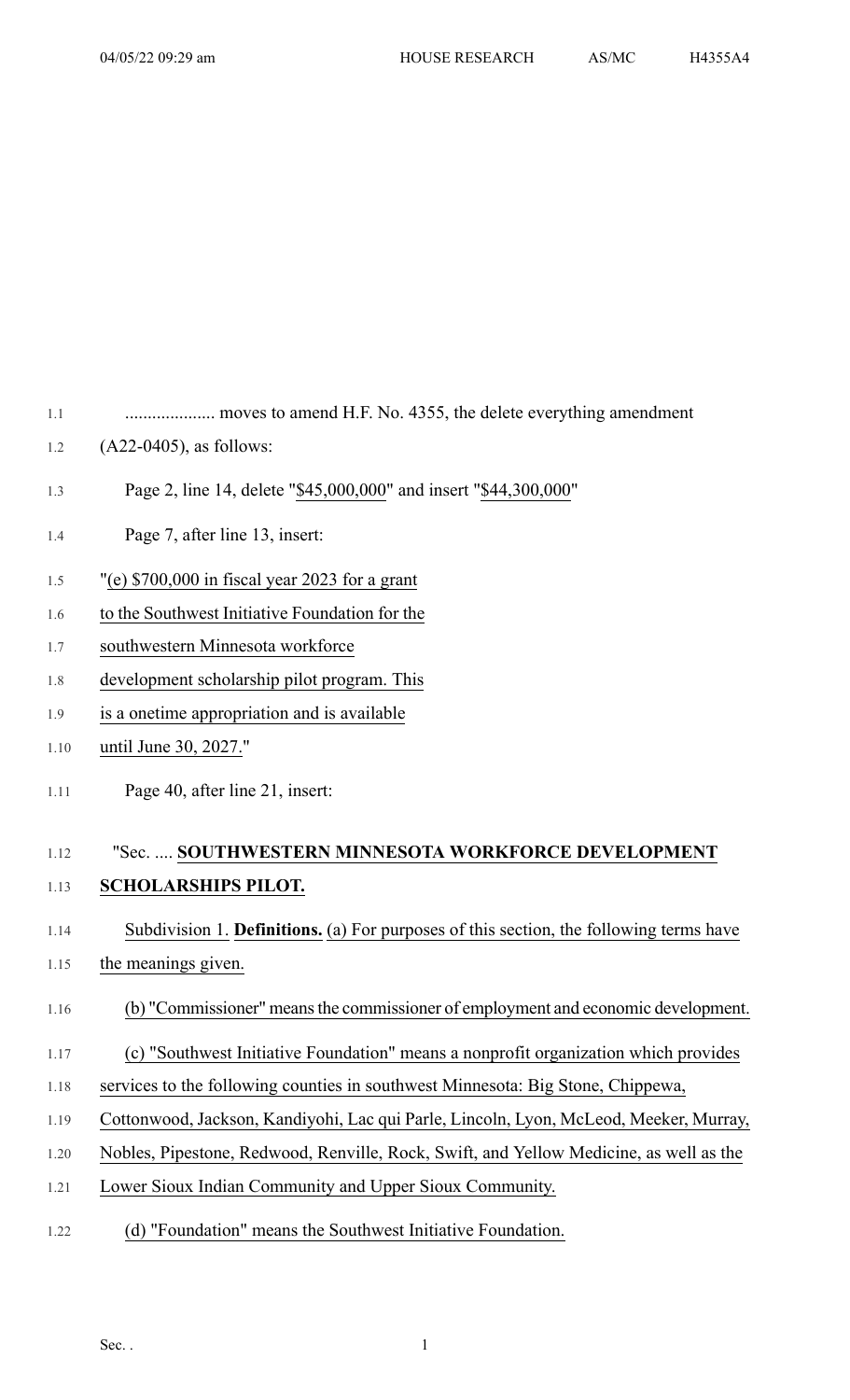| 2.1  | (e) "Employer sponsored applicant" means a student applicant with a local employer          |
|------|---------------------------------------------------------------------------------------------|
| 2.2  | scholarship equal to or greater than 25 percent of the workforce development scholarship.   |
| 2.3  | (f) "Eligible student" means a student applicant who:                                       |
| 2.4  | (1) is eligible for resident or nonresident tuition;                                        |
| 2.5  | (2) is enrolling in an eligible program as determined by the regional workforce             |
| 2.6  | development board; and                                                                      |
| 2.7  | (3) is enrolling at least half-time at a Minnesota West college listed in subdivision 4.    |
| 2.8  | (g) "Local employer" means an employer with a physical location in a county within          |
| 2.9  | the service area of the foundation as listed in paragraph (c).                              |
| 2.10 | Subd. 2. Program established. The commissioner shall establish a southwestern               |
| 2.11 | Minnesota workforce development scholarship pilot program, administered by the foundation,  |
| 2.12 | to assist in meeting the workforce challenges in southwest Minnesota that enhance long-term |
| 2.13 | economic self-sufficiency by connecting students, higher education facilities, employers,   |
| 2.14 | and communities.                                                                            |
| 2.15 | Subd. 3. Grant to the Southwest Initiative Foundation. The commissioner shall award         |
| 2.16 | all grant funds to the foundation, which shall administer the southwestern Minnesota        |
| 2.17 | workforce development scholarship pilot program. The foundation may use up to seven         |
| 2.18 | percent of grant funds for administrative costs.                                            |
| 2.19 | Subd. 4. Scholarship awards. (a) The foundation shall coordinate available funds and        |
| 2.20 | award scholarships to the following Minnesota West colleges:                                |
| 2.21 | $(1)$ Canby;                                                                                |
| 2.22 | Granite Falls;                                                                              |
| 2.23 | (3) Pipestone;                                                                              |
| 2.24 | (4) Worthington;                                                                            |
| 2.25 | $(5)$ Jackson;                                                                              |
| 2.26 | $(6)$ Luverne; and                                                                          |
| 2.27 | (7) Marshall.                                                                               |
| 2.28 | (b) Scholarships shall be coordinated by the individual colleges listed in paragraph (a)    |
| 2.29 | and applied only after all other available grant funding through a last dollar in model.    |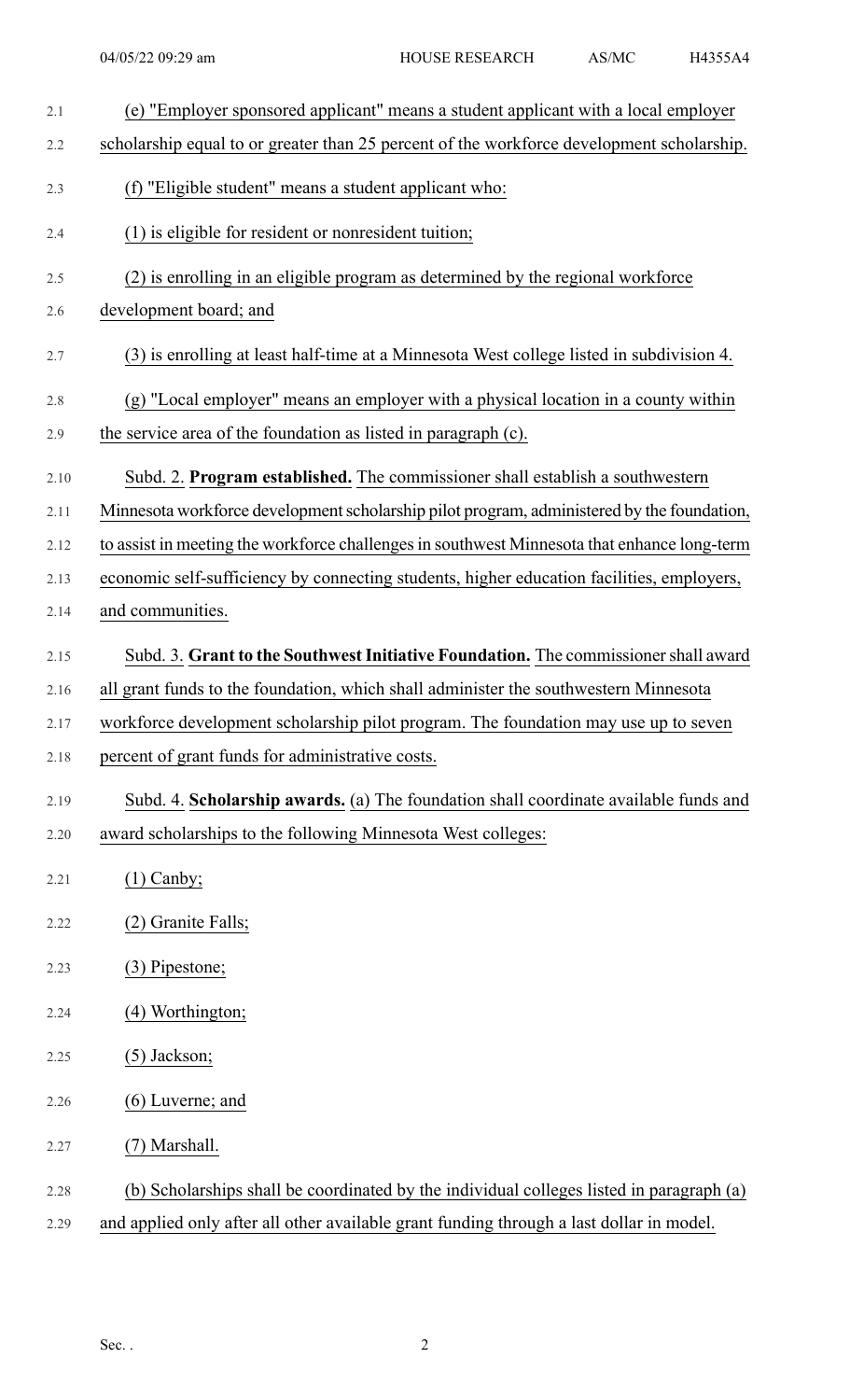| 3.1  | (c) In awarding grants, priority shall first be given to applicants that are program         |
|------|----------------------------------------------------------------------------------------------|
| 3.2  | continuing applicants. Priority shall then be given to employer-sponsored applicants.        |
| 3.3  | (d) Scholarships are intended to supplement all other grant opportunities and to cover       |
| 3.4  | the full cost of attendance to the eligible students.                                        |
| 3.5  | Subd. 5. Program eligibility. Scholarships shall be awarded to eligible students who         |
| 3.6  | are enrolled in or enrolling in high demand occupation associate degree, diploma, or         |
| 3.7  | certificate or industry-recognized credential program as defined annually by the applicable  |
| 3.8  | regional workforce development board. Students must complete the Free Application for        |
| 3.9  | Federal Student Aid if applicable to the program for which they are applying.                |
| 3.10 | Subd. 6. <b>Renewal; cap.</b> A student who has been awarded a scholarship may apply in      |
| 3.11 | subsequent academic years, but total lifetime awards are not to exceed two full scholarships |
| 3.12 | per student. Students may only be awarded a second scholarship upon successful completion    |
| 3.13 | of the program and subsequent work period requirement.                                       |
| 3.14 | Subd. 7. Administration. (a) The foundation and Minnesota West colleges shall establish      |
| 3.15 | an application process and other guidelines for implementing this program.                   |
| 3.16 | (b) Each college shall receive from their respective workforce development board by          |
| 3.17 | December 1 of each year, commencing in 2022, a list of eligible programs administered by     |
| 3.18 | the college that are eligible for subsequent year scholarships. The applicable workforce     |
| 3.19 | development board must consider data based on a workforce shortage for full-time             |
| 3.20 | employment requiring postsecondary education that is unique to the specific region, as       |
| 3.21 | reported in the most recent Department of Employment and Economic Development job            |
| 3.22 | vacancy survey data for the economic development region in which the college is located.     |
| 3.23 | A workforce shortage area is one in which the job vacancy rate for full-time employment      |
| 3.24 | in a specific occupation in a region is higher than the state average vacancy rate for that  |
| 3.25 | same occupation.                                                                             |
| 3.26 | Subd. 8. Scholarship recipient requirements. (a) A recipient of a scholarship awarded        |
| 3.27 | under the program established in this section shall:                                         |
| 3.28 | (1) be enrolled in a high demand occupation associate degree, diploma, or certificate or     |
| 3.29 | industry-recognized credential program as defined by the regional workforce development      |
| 3.30 | board offered by a Minnesota West college;                                                   |
| 3.31 | (2) adhere to any applicable participating local employer program requirements;              |
| 3.32 | (3) commit to three years of full-time employment with:                                      |
| 3.33 | a sponsoring local employer; or                                                              |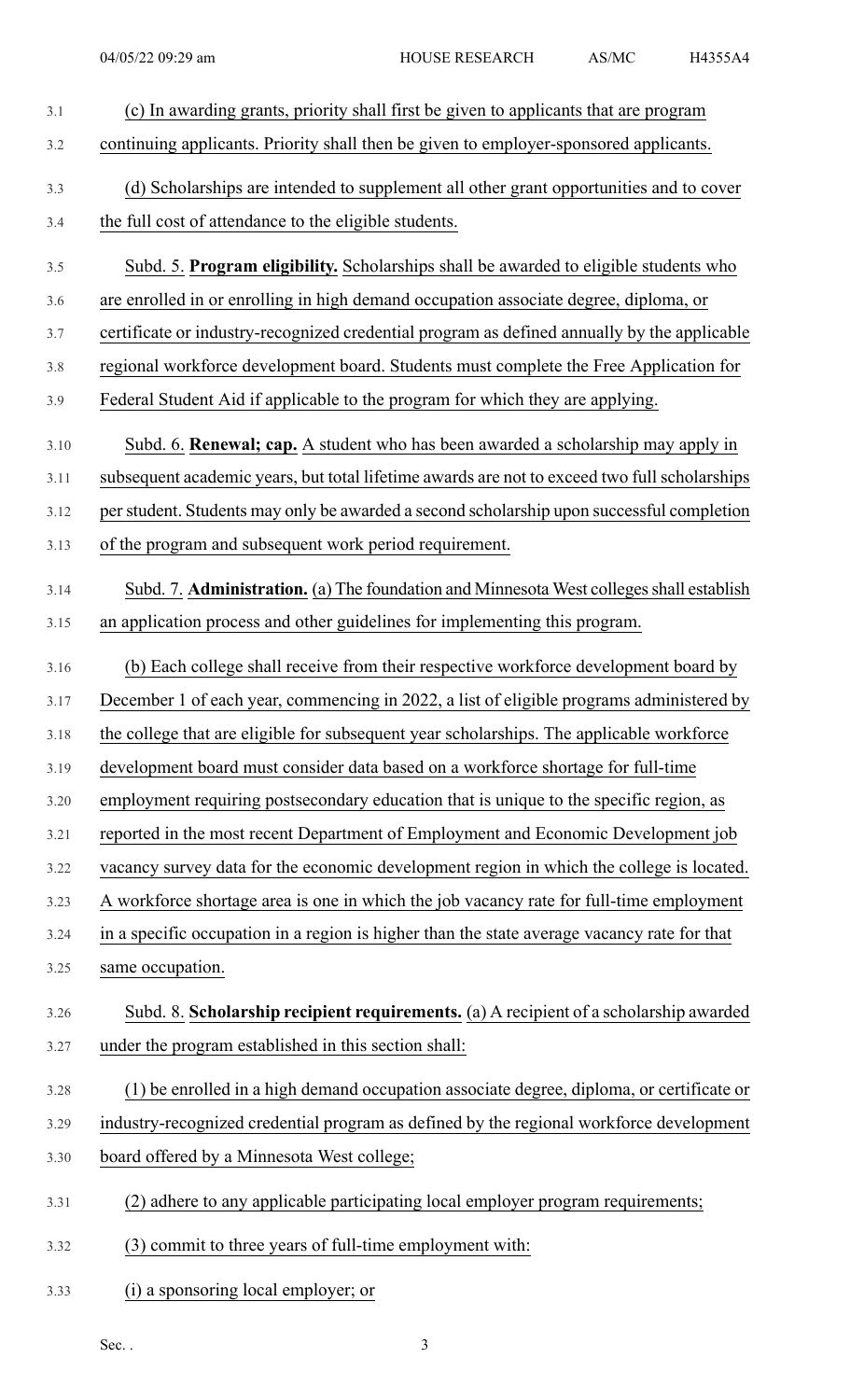| 4.1  | (ii) any qualified local employer within the high demand occupations as defined by the          |
|------|-------------------------------------------------------------------------------------------------|
| 4.2  | regional workforce development board; and                                                       |
| 4.3  | (4) fulfill the three-year full-time employment commitment in a county within the service       |
| 4.4  | area of the foundation as listed in subdivision 1, paragraph (c).                               |
| 4.5  | (b) If a recipient of a scholarship fails to fulfill the requirements of paragraph (a), the     |
| 4.6  | foundation may convert the scholarship to a loan. Amounts repaid from a loan shall be used      |
| 4.7  | to fund scholarship awards under this section.                                                  |
| 4.8  | Subd. 9. Employer partnerships. The foundation and Minnesota West colleges shall                |
| 4.9  | establish partnerships with qualified local employers and work to ensure that a percentage      |
| 4.10 | of the state funds appropriated to each college for the southwestern Minnesota workforce        |
| 4.11 | development scholarship program are equally matched with employer funds.                        |
| 4.12 | Subd. 10. Local employer scholarships tax credit. (a) A local employer is allowed a             |
| 4.13 | credit against the tax due under chapter 290 equal to the amount of the local employer's        |
| 4.14 | scholarship awarded to an employer-sponsored applicant.                                         |
| 4.15 | (b) The credit allowed to a local employer under this subdivision per scholarship awarded       |
| 4.16 | to an employer-sponsored applicant for a taxable year is limited to the lesser of the following |
| 4.17 | amounts:                                                                                        |
| 4.18 | $(1)$ \$; or                                                                                    |
| 4.19 | (2) the total amount of the local employer's scholarship awarded to an employer sponsored       |
| 4.20 | applicant.                                                                                      |
| 4.21 | Subd. 11. Report required. The foundation must submit an annual report by December              |
| 4.22 | 31 of each year regarding the scholarship program to the chairs and ranking minority            |
| 4.23 | members of the legislative committees with jurisdiction over employment and economic            |
| 4.24 | development policy. The first report is due no later than December 31, 2023. The annual         |
| 4.25 | report shall describe the following:                                                            |
| 4.26 | (1) the number of students receiving a scholarship at each participating college during         |
| 4.27 | the previous calendar year;                                                                     |
| 4.28 | (2) the number of scholarships awarded for each program and definition of type of               |
| 4.29 | program during the previous calendar year;                                                      |
| 4.30 | (3) the number of scholarship recipients who completed a program of study or                    |
| 4.31 | certification;                                                                                  |